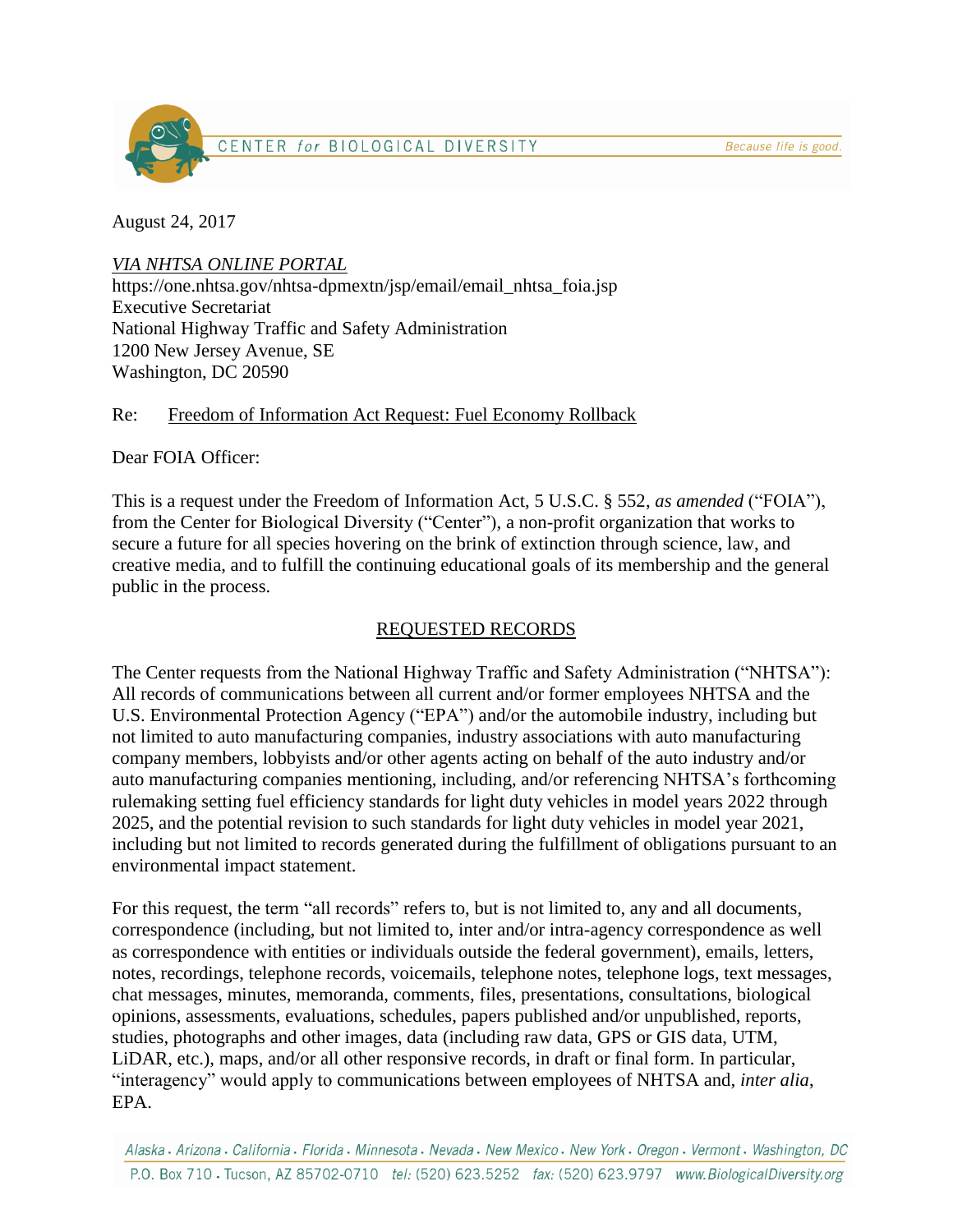This request is not meant to exclude any other records that, although not specially requested, are reasonably related to the subject matter of this request. If you or your office have destroyed or determine to withhold any records that could be reasonably construed to be responsive to this request, I ask that you indicate this fact and the reasons therefore in your response.

Under the FOIA Improvement Act of 2016, agencies are prohibited from denying requests for information under FOIA unless the agency reasonably believes release of the information will harm an interest that is protected by the exemption. FOIA Improvement Act of 2016 (Public Law No. 114-185), codified at 5 U.S.C. § 552(a)(8)(A).

Should you decide to invoke a FOIA exemption, please include sufficient information for us to assess the basis for the exemption, including any interest(s) that would be harmed by release. Please include a detailed ledger which includes:

- 1. Basic factual material about each withheld record, including the originator, date, length, general subject matter, and location of each item; and
- 2. Complete explanations and justifications for the withholding, including the specific exemption(s) under which the record (or portion thereof) was withheld and a full explanation of how each exemption applies to the withheld material. Such statements will be helpful in deciding whether to appeal an adverse determination. Your written justification may help to avoid litigation.

If you determine that portions of the records requested are exempt from disclosure, we request that you segregate the exempt portions and mail the non-exempt portions of such records to my attention at the address below within the statutory time limit. 5 U.S.C. § 552(b).

The Center is willing to receive records on a rolling basis.

Finally, FOIA's "frequently requested record" provision was enacted as part of the 1996 Electronic Freedom of Information Act Amendments, and requires all federal agencies to give "reading room" treatment to any FOIA-processed records that, "because of the nature of their subject matter, the agency determines have become the subject of subsequent requests for substantially the same records." *See* 5 U.S.C. § 552(a)(2)(D)(ii)(I). Also, enacted as part of the 2016 FOIA Improvement Act, FOIA's Rule of 3 requires all federal agencies to proactively "make available for public inspection in an electronic format" "copies of records, regardless of form or format ... that have been released to any person ... and ... that have been requested 3 or more times." 5 U.S.C. §  $552(a)(2)(D)(ii)(II)$ . Therefore, we respectfully request that you make available online any records that the agency determines will become the subject of subsequent requests for substantially the same records, and records that have been requested three or more times.

### FORMAT OF REQUESTED RECORDS

Under FOIA, you are obligated to provide records in a readily accessible electronic format and in the format requested. *See, e.g.*, 5 U.S.C. § 552(a)(3)(B) ("In making any record available to a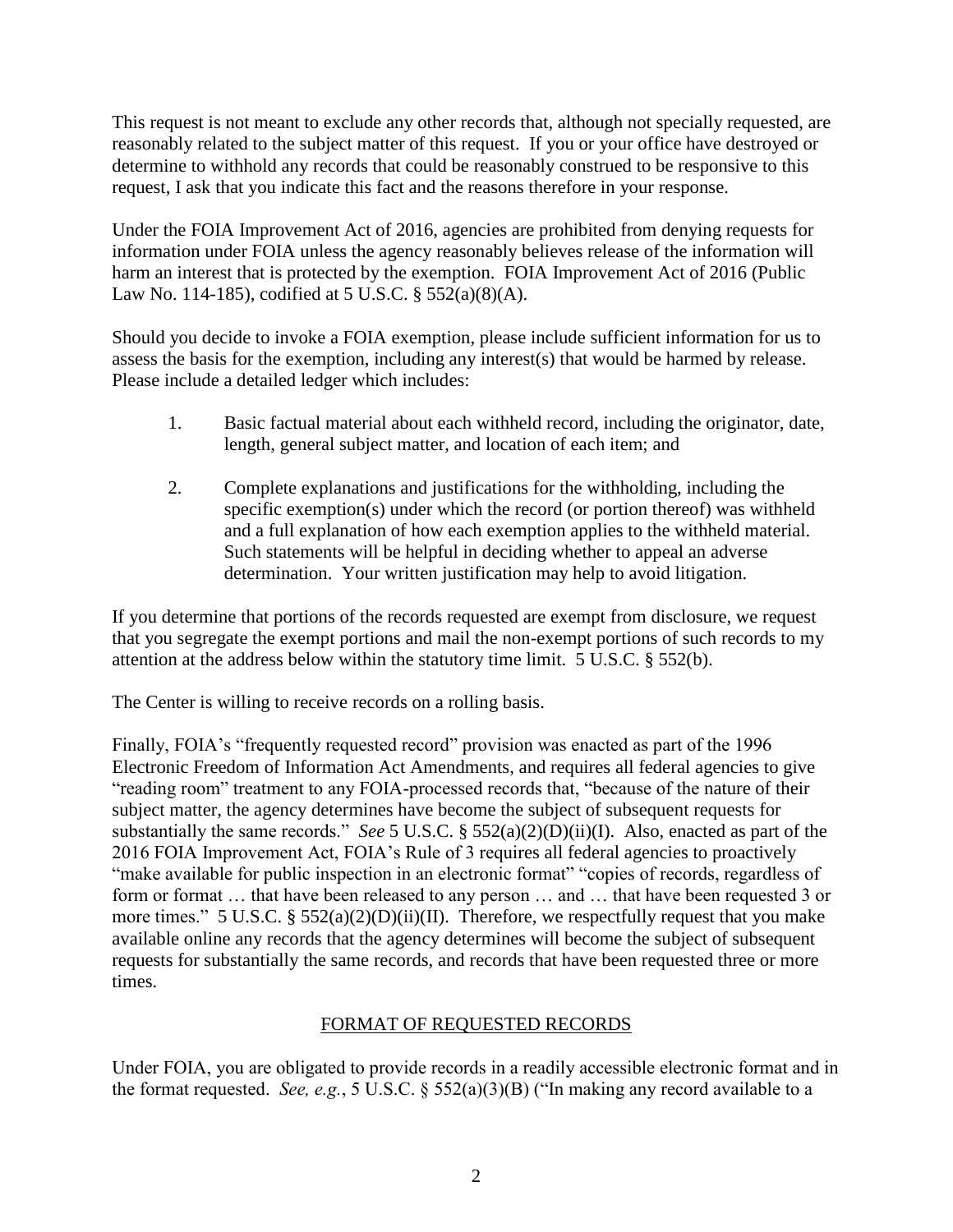person under this paragraph, an agency shall provide the record in any form or format requested by the person if the record is readily reproducible by the agency in that form or format."). "Readily accessible" means text-searchable and OCR-formatted. *See* 5 U.S.C. § 552(a)(3)(B). We ask that you please provide all records in an electronic format. Additionally, please provide the records either in (1) load-ready format with a CSV file index or Excel spreadsheet, or; (2) for files that are in .PDF format, without any "portfolios" or "embedded files." Portfolios and embedded files within files are not readily accessible. *Please do not provide the records in a single, or "batched," .PDF file.* We appreciate the inclusion of an index.

#### RECORD DELIVERY

We appreciate your help in expeditiously obtaining a determination on the requested records. As mandated in FOIA, we anticipate a reply within 20 working days. 5 U.S.C.  $\S$  552(a)(6)(A)(i); 5 C.F.R. § 1303.10(c). Failure to comply within the statutory timeframe may result in the Center taking additional steps to ensure timely receipt of the requested materials. Please provide a complete reply as expeditiously as possible. You may email or mail copies of the requested records to:

Margaret E. Townsend Center for Biological Diversity P.O. Box 11374 Portland, OR 97211 mtownsend@biologicaldiversity.org

If you find that this request is unclear, or if the responsive records are voluminous, please call me at (971) 717-6409 to discuss the scope of this request.

#### REQUEST FOR FEE WAIVER

FOIA was designed to provide citizens a broad right to access government records. FOIA's basic purpose is to "open agency action to the light of public scrutiny," with a focus on the public's "right to be informed about what their government is up to." *U.S. Dep't of Justice v. Reporters Comm. for Freedom of Press*, 489 U.S. 749, 773-74 (1989) (internal quotation and citations omitted). In order to provide public access to this information, FOIA's fee waiver provision requires that "[d]ocuments shall be furnished without any charge or at a [reduced] charge," if the request satisfies the standard. 5 U.S.C.  $\S$  552(a)(4)(A)(iii). FOIA's fee waiver requirement is "liberally construed." *Judicial Watch, Inc. v. Rossotti*, 326 F.3d 1309, 1310 (D.C. Cir. 2003); *Forest Guardians v. U.S. Dept. of Interior*, 416 F.3d 1173, 1178 (10th Cir. 2005).

The 1986 fee waiver amendments were designed specifically to provide non-profit organizations such as the Center access to government records without the payment of fees. Indeed, FOIA's fee waiver provision was intended "to prevent government agencies from using high fees to discourage certain types of requesters and requests," which are "consistently associated with requests from journalists, scholars, and *non-profit public interest groups*." *Ettlinger v. FBI*, 596 F.Supp. 867, 872 (D. Mass. 1984) (emphasis added). As one Senator stated, "[a]gencies should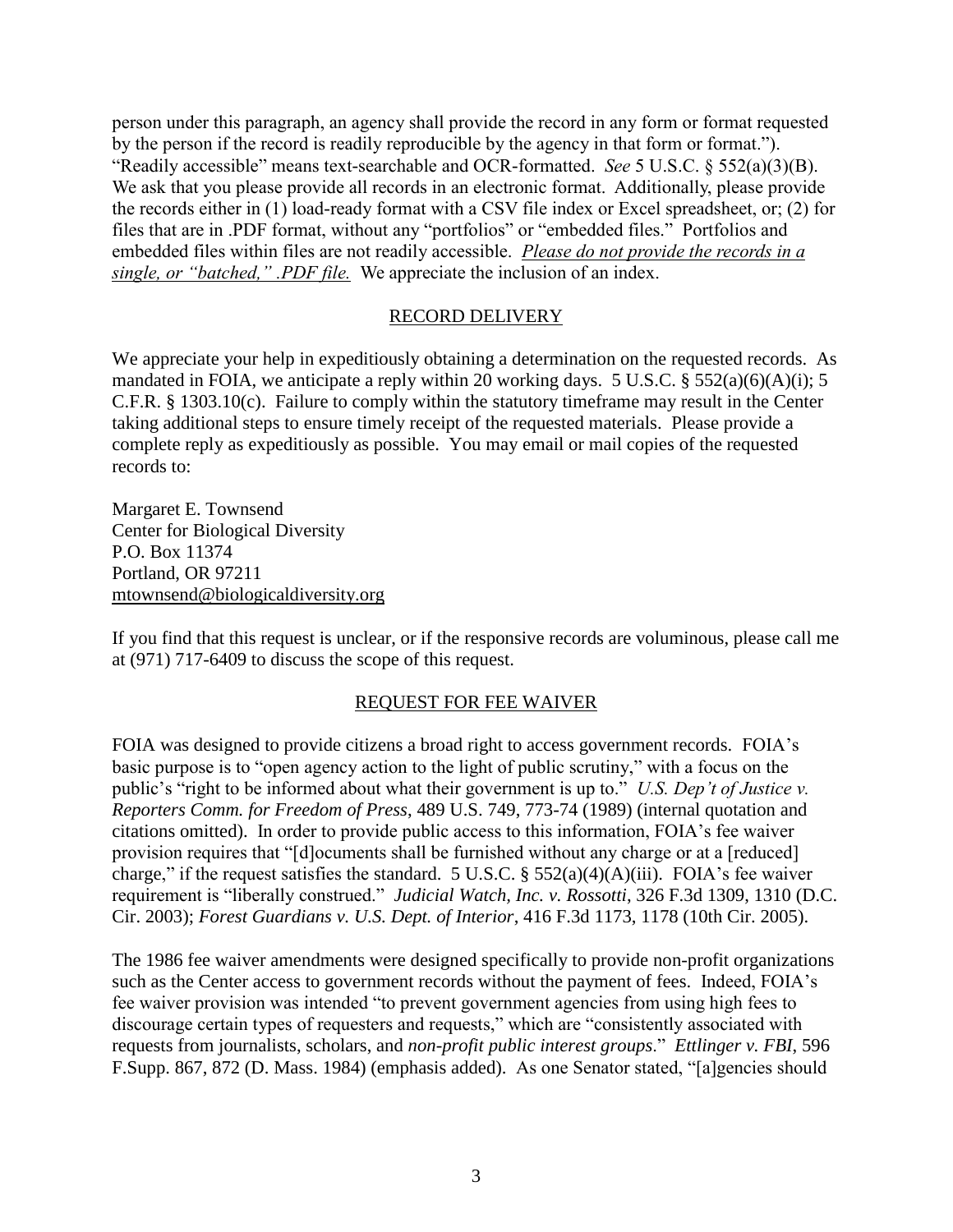not be allowed to use fees as an offensive weapon against requesters seeking access to Government information ... ." 132 Cong. Rec. S. 14298 (statement of Senator Leahy).

# I. The Center Qualifies for a Fee Waiver.

Under FOIA, a party is entitled to a fee waiver when "disclosure of the information is in the public interest because it is likely to contribute significantly to public understanding of the operations or activities of the [Federal] government and is not primarily in the commercial interest of the requester." 5 U.S.C. § 552(a)(4)(A)(iii). The U.S. Department of Transportation regulations at 49 C.F.R. § 7.43(c) that govern NHTSA establish the same standard.

Thus, NHTSA must consider five factors to determine whether a request is in the public interest: (1) whether the subject of the requested records concerns "the operations or activities of the Federal government," (2) whether the disclosure is "likely to contribute" to an understanding of government operations or activities, (3) whether the disclosure "will contribute to public understanding" of a reasonably broad audience of persons interested in the subject, (4) whether the disclosure is likely to contribute "significantly" to public understanding of government operations or activities, and (5) whether the "requester does not have a commercial interest that would be furthered by the requested disclosure."  $49$  C.F.R. § 7.43(c)(1) – (5). As shown below, the Center meets each of these factors.

## A. The Subject of This Request Concerns "The Operations and Activities of the Government."

The subject matter of this request concerns the operations and activities of NHTSA. This request asks for: all records of communications between all current and/or former employees NHTSA and EPA and/or the automobile industry, including but not limited to auto manufacturing companies, industry associations with auto manufacturing company members, lobbyists and/or other agents acting on behalf of the auto industry and/or auto manufacturing companies mentioning, including, and/or referencing NHTSA's forthcoming rulemaking setting fuel efficiency standards for light duty vehicles in model years 2022 through 2025, and the potential revision to such standards for light duty vehicles in model year 2021, including but not limited to records generated during the fulfillment of obligations pursuant to an environmental impact statement.

This FOIA will provide the Center and the public with crucial insight into the auto industry and regulators' roles in shaping climate change-related regulations. It is clear that creating a U.S. fuel economy rule is a specific and identifiable activity of the government, in this case the executive branch agency, NHTSA. *Judicial Watch*, 326 F.3d at 1313 ("[R]easonable specificity is all that FOIA requires with regard to this factor") (internal quotations omitted). Thus, the Center meets this factor.

B. Disclosure is "Likely to Contribute" to an Understanding of Government Operations or Activities.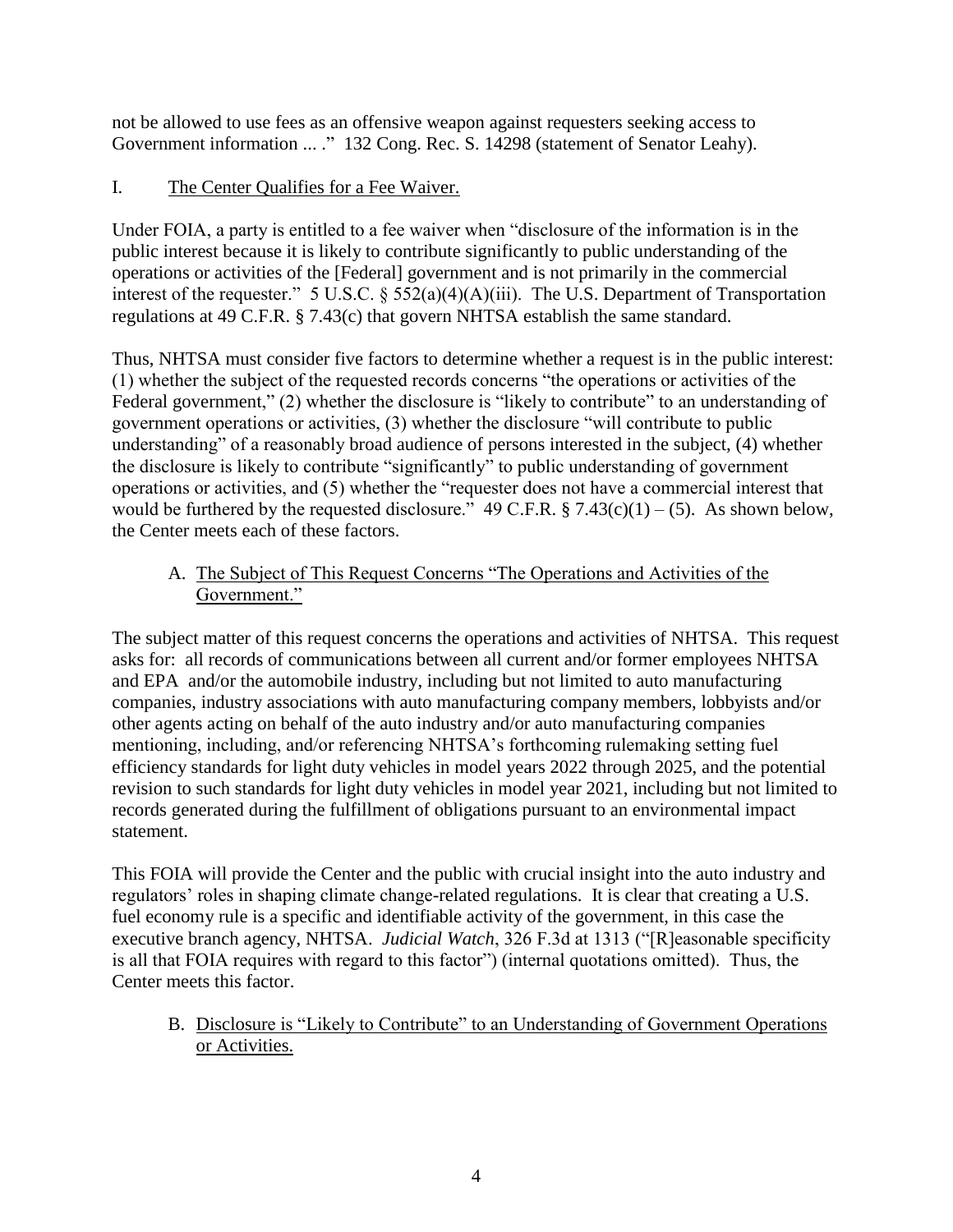The requested records are meaningfully informative about government operations or activities and will contribute to an increased understanding of those operations and activities by the public.

Disclosure of the requested records will allow the Center to convey to the public information about the regulatory response, the relationship between the automobile industry and regulators, the type of requests that industry makes, and the industry's ability to influence the agency. The contents of the records may be incorporated into public comment on NHTSA's fuel economy rule, and will ensure that NHTSA's rulemaking process and engagement with stakeholders is open and transparent. Once the information is made available, the Center will analyze it and present it to its 1.3 million members and online activists and the general public in a manner that will meaningfully enhance the public's understanding of this topic.

Thus, the requested records are likely to contribute to an understanding of NHTSA operations and activities.

# C. Disclosure of the Requested Records Will Contribute to a Reasonably Broad Audience of Interested Persons' Understanding of NHTSA's Fuel Economy Rollback

The requested records will contribute to public understanding of how NHTSA's actions are consistent with environmental laws and its mission to "save lives, prevent injuries and reduce economic costs due to road traffic crashes, through education, research, safety standards and enforcement activity."<sup>1</sup> As explained above, the records will contribute to public understanding of this topic.

Activities of NHTSA generally, and specifically the relationship between the automobile industry and regulators in shaping climate-change related regulations are areas of interest to a reasonably broad segment of the public. The Center will use the information it obtains from the disclosed records to educate the public at large about NHTSA's rulemaking process and regulatory responses. *See W. Watersheds Proj. v. Brown*, 318 F.Supp.2d 1036, 1040 (D. Idaho 2004) ("... find[ing] that WWP adequately specified the public interest to be served, that is, educating the public about the ecological conditions of the land managed by the BLM and also how ... management strategies employed by the BLM may adversely affect the environment.").

Through the Center's synthesis and dissemination (by means discussed in Section II, below), disclosure of information contained in and gleaned from the requested records will contribute to a broad audience of persons who are interested in the subject matter. *Ettlinger v. FBI*, 596 F.Supp. at 876 (benefit to a population group of some size distinct from the requester alone is sufficient); *Carney v. Dep't of Justice*, 19 F.3d 807, 815 (2d Cir. 1994), *cert. denied*, 513 U.S. 823 (1994) (applying "public" to require a sufficient "breadth of benefit" beyond the requester's own interests); *Cmty. Legal Servs. v. Dep't of Hous. & Urban Dev*., 405 F.Supp.2d 553, 557 (E.D. Pa. 2005) (in granting fee waiver to community legal group, court noted that while the requester's "work by its nature is unlikely to reach a very general audience," "there is a segment of the public that is interested in its work").

 $\overline{a}$ 

<sup>1</sup> National Highway Traffic and Safety Administration, *Mission*, https://www.nhtsa.gov/aboutnhtsa/nhtsas-core-values (last visited Aug. 18, 2017).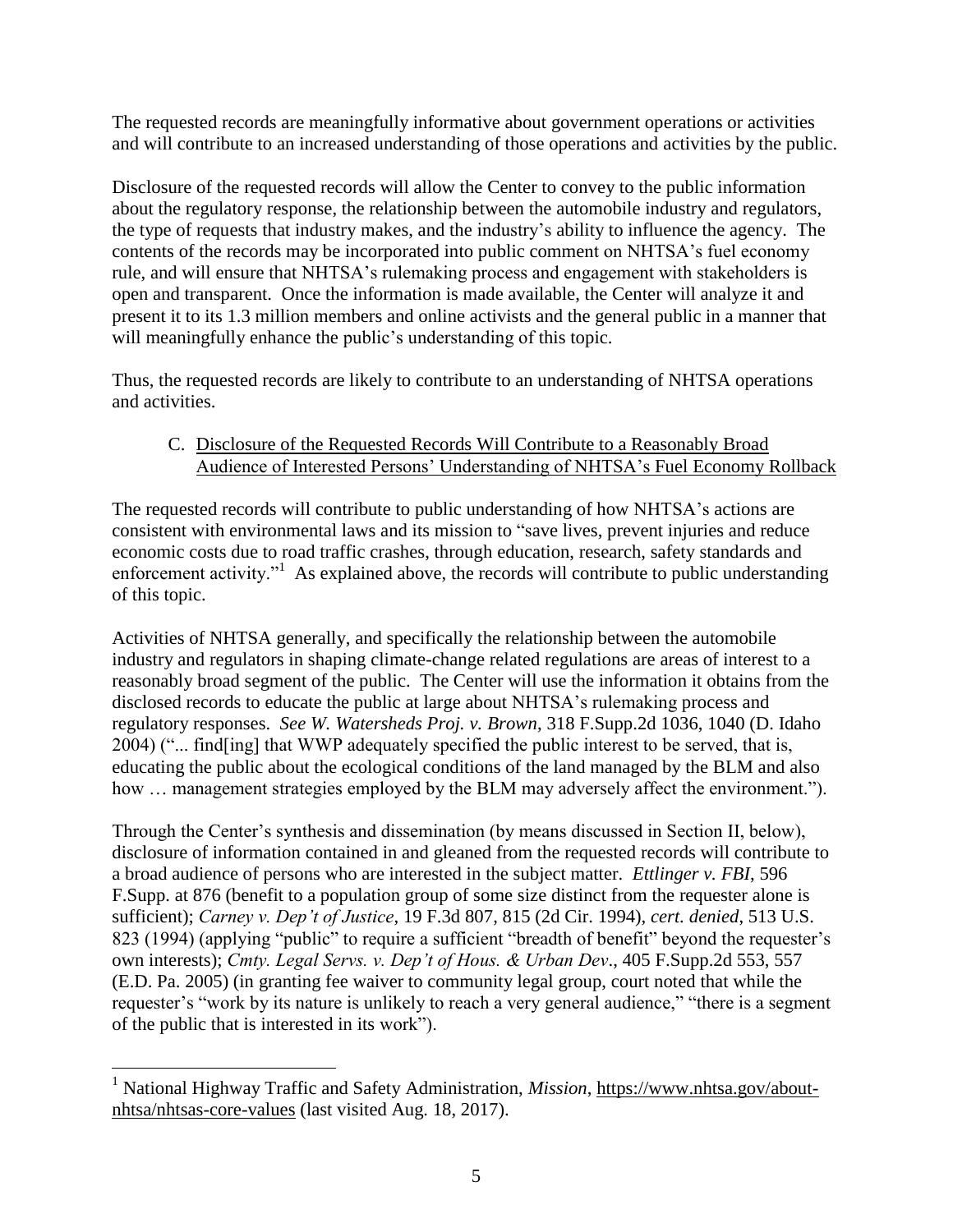Indeed, the public does not currently have an ability to easily evaluate the requested records, which concern NHTSA and fuel efficiency standards that are not currently in the public domain. *See Cmty. Legal Servs. v. HUD*, 405 F.Supp.2d 553, 560 (D. Pa. 2005) (because requested records "clarify important facts" about agency policy, "the CLS request would likely shed light on information that is new to the interested public."). As the Ninth Circuit observed in *McClellan Ecological Seepage Situation v. Carlucci*, 835 F.2d 1282, 1286 (9th Cir. 1987), "[FOIA] legislative history suggests that information [has more potential to contribute to public understanding] to the degree that the information is new and supports public oversight of agency operations...  $\cdot$ <sup>2</sup>

Disclosure of these records is not only "likely to contribute," but is certain to contribute, to public understanding of NHTSA's fuel economy rule and the automobile industry's influence over federal agency regulations that adversely affect environmental health. The public is always well served when it knows how the government conducts its activities, particularly matters touching on legal questions. Hence, there can be no dispute that disclosure of the requested records to the public will educate the public about the association between NHTSA and the automobile industry concerning fuel economy regulations.

## D. Disclosure is Likely to Contribute Significantly to Public Understanding of Government Operations or Activities.

The Center is not requesting these records merely for their intrinsic informational value. Disclosure of the requested records will significantly enhance the public's understanding of the automobile industry's ability to sway federal agencies when shaping climate change-related regulations, as compared to the level of public understanding that exists prior to the disclosure. Indeed, public understanding will be *significantly* increased as a result of disclosure because the requested records will help reveal more about NHTSA's rulemaking process.

The records are also certain to shed light on NHTSA's compliance with environmental laws and its own mission.<sup>3</sup> Such public oversight of agency action is vital to our democratic system and clearly envisioned by the drafters of the FOIA. Thus, the Center meets this factor as well.

# E. Obtaining the Requested Records is of No Commercial Interest to the Center.

Access to government records, disclosure forms, and similar materials through FOIA requests is essential to the Center's role of educating the general public. Founded in 1994, the Center is a 501(c)(3) nonprofit conservation organization (EIN: 27-3943866) with more than 1.3 million members and online activists dedicated to the protection of endangered and threatened species

<sup>&</sup>lt;sup>2</sup> In this connection, it is immaterial whether any portion of the Center's request may currently be in the public domain because the Center requests considerably more than any piece of information that may currently be available to other individuals. *See Judicial Watch*, 326 F.3d at 1315.

<sup>3</sup> *See supra* note 1.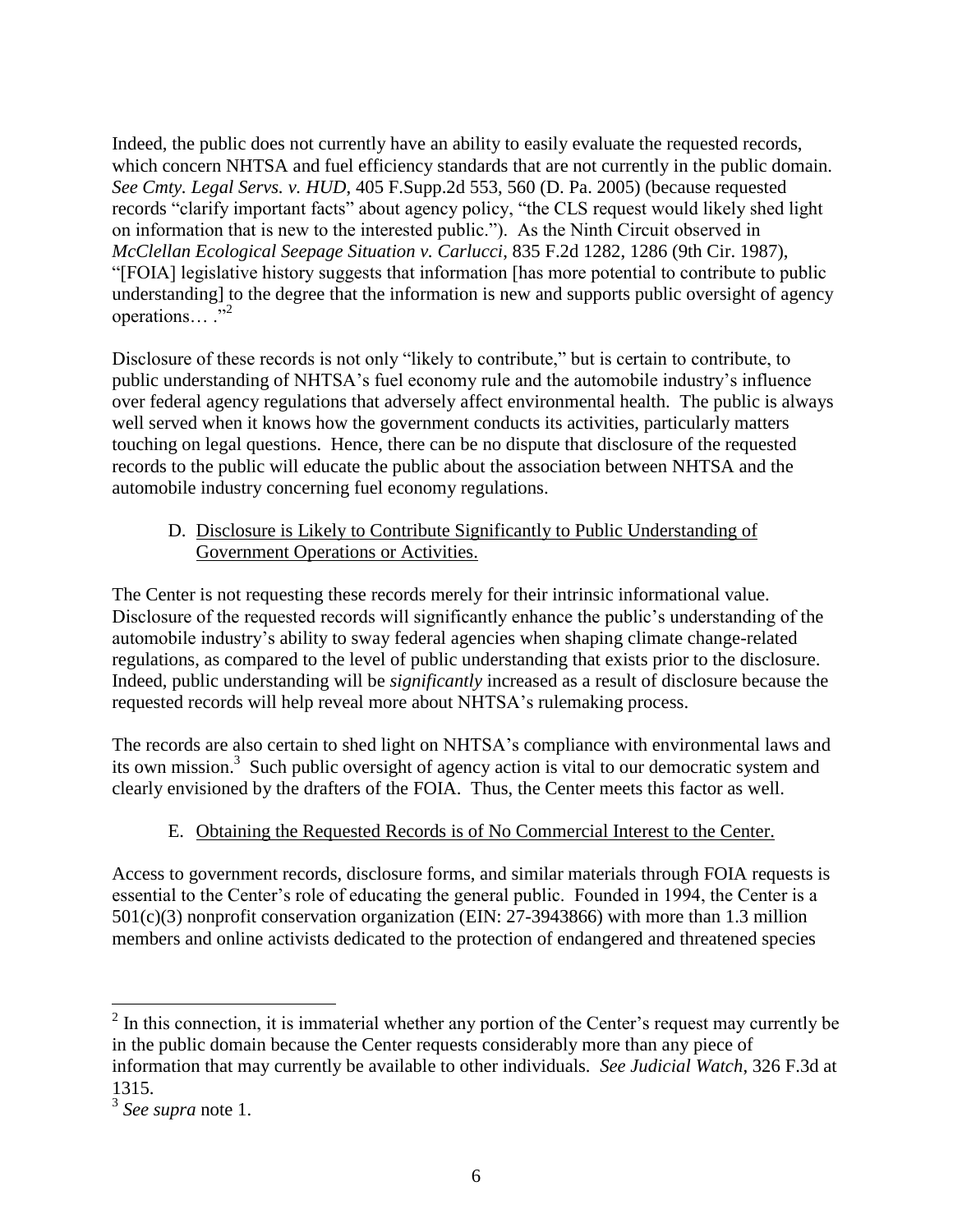and wild places. The Center has no commercial interest and will realize no commercial benefit from the release of the requested records.

#### II. The Center has a Demonstrated Ability to Disseminate the Requested Information Broadly.

The Center is a non-profit organization that informs, educates, and counsels the public regarding environmental issues, policies, and laws relating to environmental issues. The Center has been substantially involved in the activities of numerous government agencies for over 25 years, and has consistently displayed its ability to disseminate information granted to it through FOIA.

In consistently granting the Center's fee waivers, agencies have recognized: (1) that the information requested by the Center contributes significantly to the public's understanding of the government's operations or activities; (2) that the information enhances the public's understanding to a greater degree than currently exists; (3) that the Center possesses the expertise to explain the requested information to the public; (4) that the Center possesses the ability to disseminate the requested information to the general public; (5) and that the news media recognizes the Center as an established expert in the field of imperiled species, biodiversity, and impacts on protected species. The Center's track record of active participation in oversight of governmental activities and decisionmaking, and its consistent contribution to the public's understanding of those activities as compared to the level of public understanding prior to disclosure are well established.

The Center intends to use the records requested here similarly. The Center's work appears in more than 2,500 news stories online and in print, radio and TV per month, including regular reporting in such important outlets as *The New York Times*, *Washington Post*, and *Los Angeles Times*. Many media outlets have reported on weakening federal regulations affecting environmental health and policy, utilizing information obtained by the Center from federal agencies. In 2016, more than 2 million people visited the Center's extensive website, viewing a total of more than 5.2 million pages. The Center sends out more than 277 email newsletters and action alerts per year to more than 1.3 million members and supporters. Three times a year, the Center sends printed newsletters to more than 58,016 members. More than 233,000 people have "liked" the Center on Facebook, and there are regular postings regarding environmental protection. The Center also regularly tweets to more than 52,200 followers on Twitter. The Center intends to use any or all of these far-reaching media outlets to share with the public information obtained as a result of this request.

Public oversight and enhanced understanding of NHTSA's duties is absolutely necessary. In determining whether disclosure of requested information will contribute significantly to public understanding, a guiding test is whether the requester will disseminate the information to a reasonably broad audience of persons interested in the subject. *Carney v U.S. Dept. of Justice*, 19 F.3d 807 (2nd Cir. 1994). The Center need not show how it intends to distribute the information, because "[n]othing in FOIA, the [agency] regulation, or our case law require[s] such